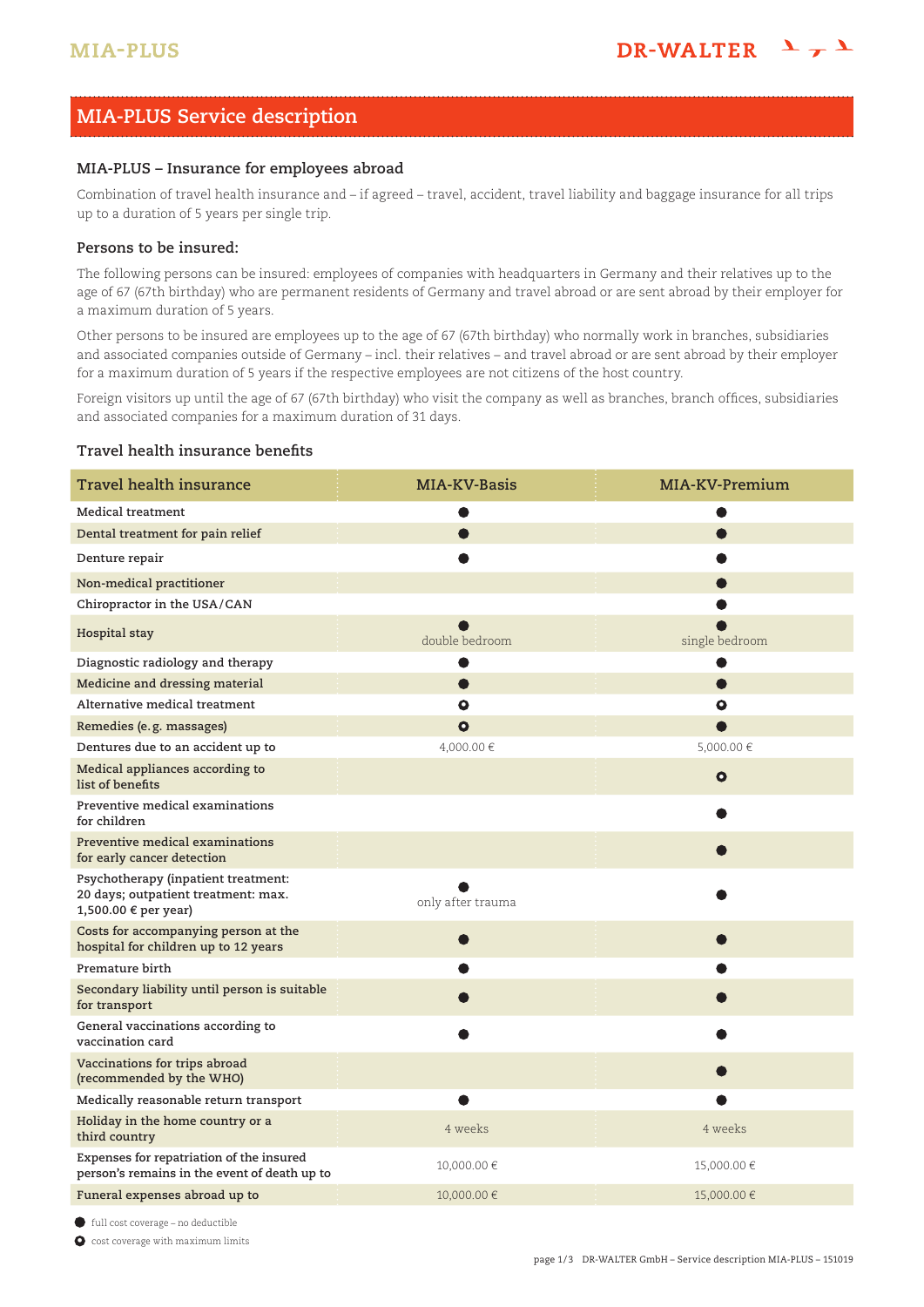

## **Travel health insurance - Daily premiums**

|                 | <b>COLLECTION</b><br>MIA-KV-Basis |                 |            | MIA-KV-Premium |            |                 |               |            |
|-----------------|-----------------------------------|-----------------|------------|----------------|------------|-----------------|---------------|------------|
|                 | $\sim$                            | without USA/CAN |            | incl. USA/CAN  |            | without USA/CAN | incl. USA/CAN |            |
| Trip duration   | Employee                          | Relative        | Employee   | Relative       | Employee   | Relative        | Employee      | Relative   |
| up to 100 days  | $0.25 \in$                        | $0.25 \in$      | $0.60 \in$ | $0.60 \in$     | $0.30 \in$ | $0.30 \in$      | $0.75 \in$    | $0.75 \in$ |
| up to 365 days  | $0.99 \in$                        | $1.89 \in$      | $3.19 \in$ | $5.29 \in$     | $1.25 \in$ | $2.35 \in$      | $3.75 \in$    | $6.35 \in$ |
| up to 2.5 years | 2.90€                             | 4.10€           | 8.20€      | 11.80€         | 3.30€      | 4.80€           | 10.50€        | 14.40 €    |
| up to 5 years   | $3.15 \in$                        | 4.50€           | $9.00 \in$ | 13.10€         | $3.80 \in$ | $5.70 \in$      | 11.40 $\in$   | 15.75 €    |

The minimum premium for this health insurance policy is 200.00  $\epsilon$  per year.

# **Travel accident insurance – Benefits (if agreed)**

| MIA-UV                                                                                    | S           | M            | L            |
|-------------------------------------------------------------------------------------------|-------------|--------------|--------------|
| Disability                                                                                | 30,000.00 € | 100,000.00 € | 200,000.00 € |
| Progression (increase in the<br>sum insured in proportion to<br>the degree of disability) | 225%        | 225%         | 225%         |
| Disability benefit in case of<br>100% accidental disability                               | 67,500.00 € | 225,000.00 € | 450,000.00 € |
| Death                                                                                     | 10,000.00 € | 20,000.00 €  | 50,000.00 €  |
| Salvage charges                                                                           | 25.000.00 € | 25,000.00 €  | 25,000.00 €  |
| Cosmetic surgery                                                                          |             | 5,000.00 €   | 10,000.00 €  |
| Daily premium                                                                             | $0.10 \in$  | $0.25 \in$   | $0.50 \in$   |
|                                                                                           |             |              |              |

# **Travel liability insurance – Benefits (if agreed)**

| MIA-HV           |                                                   |
|------------------|---------------------------------------------------|
| Lump sum insured | 3 million € for bodily injury and property damage |
| Daily premium    | $0.12 \in$ worldwide                              |

# **Baggage insurance – Benefits (if agreed)**

| MIA-GV        |                                 | M          |                |
|---------------|---------------------------------|------------|----------------|
| Sum insured   | $2,000.00 \in$                  | 4,000.00 € | $6,000.00 \in$ |
| Daily premium | <b>STATISTICS</b><br>$0.10 \in$ | 0.20€      | $0.30 \in$     |

For damages to furs, jewelry and products made of precious metals, laptops as well as still and movie cameras and portable video systems (accessories included),<br>the obligation to pay damages is limited to a maximum of 50%

# **Supplemental dental insurance – Benefits**

| Supplemental dental insurance |                                                                                                                                                                                                                                                     |
|-------------------------------|-----------------------------------------------------------------------------------------------------------------------------------------------------------------------------------------------------------------------------------------------------|
| Insurance covers              | medically necessary dentures                                                                                                                                                                                                                        |
| Reimbursement                 | 80% of the invoice amount                                                                                                                                                                                                                           |
| Max. amount refunded          | • total amount of 2,500.00 $\epsilon$ in the first two years of insurance<br>• total amount of 4,000.00 $\epsilon$ in the first three years of insurance<br>• 5,000.00 $\epsilon$ per year of insurance, starting with the 4th year of<br>insurance |
| Waiting period                | 6 months                                                                                                                                                                                                                                            |
| Valid for trips exceeding     | 12 months                                                                                                                                                                                                                                           |
| Daily premium                 | $0.40 \in$                                                                                                                                                                                                                                          |